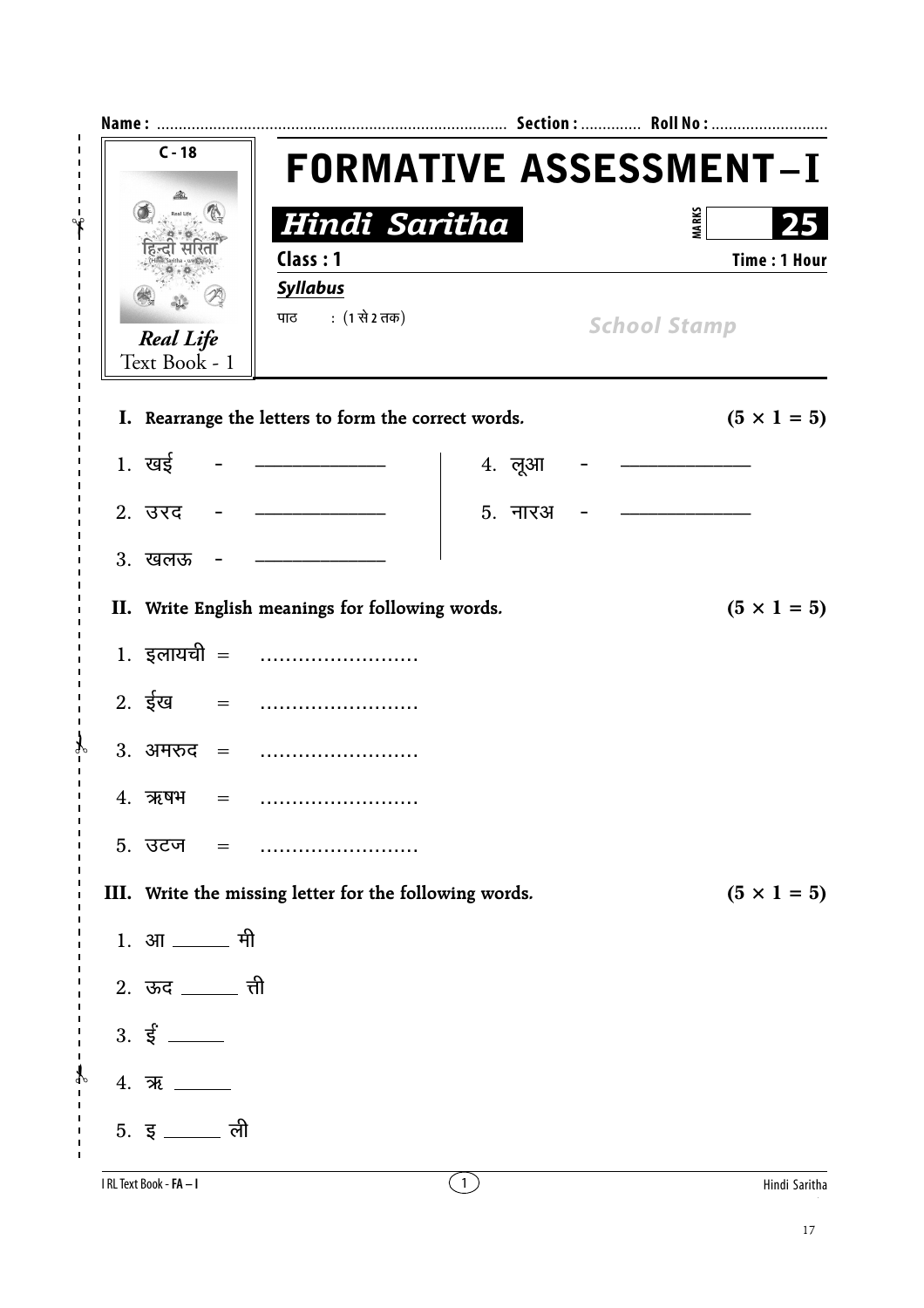IV. Fill in the blanks with suitable letters.

ई इ 31  $\overline{B}$ औ ओ अः  $\overline{\mathbf{y}}$  $\overline{u}$ ङ क  $\overline{\omega}$ झ ढ  $\overline{\mathtt{c}}$  $\overline{u}$  $\overline{D}$ द ध म $\overline{a}$  $\Psi$ ब र ल श ष  $\overline{\xi}$ क्ष ज्ञ

\*\*\*

ক্ষ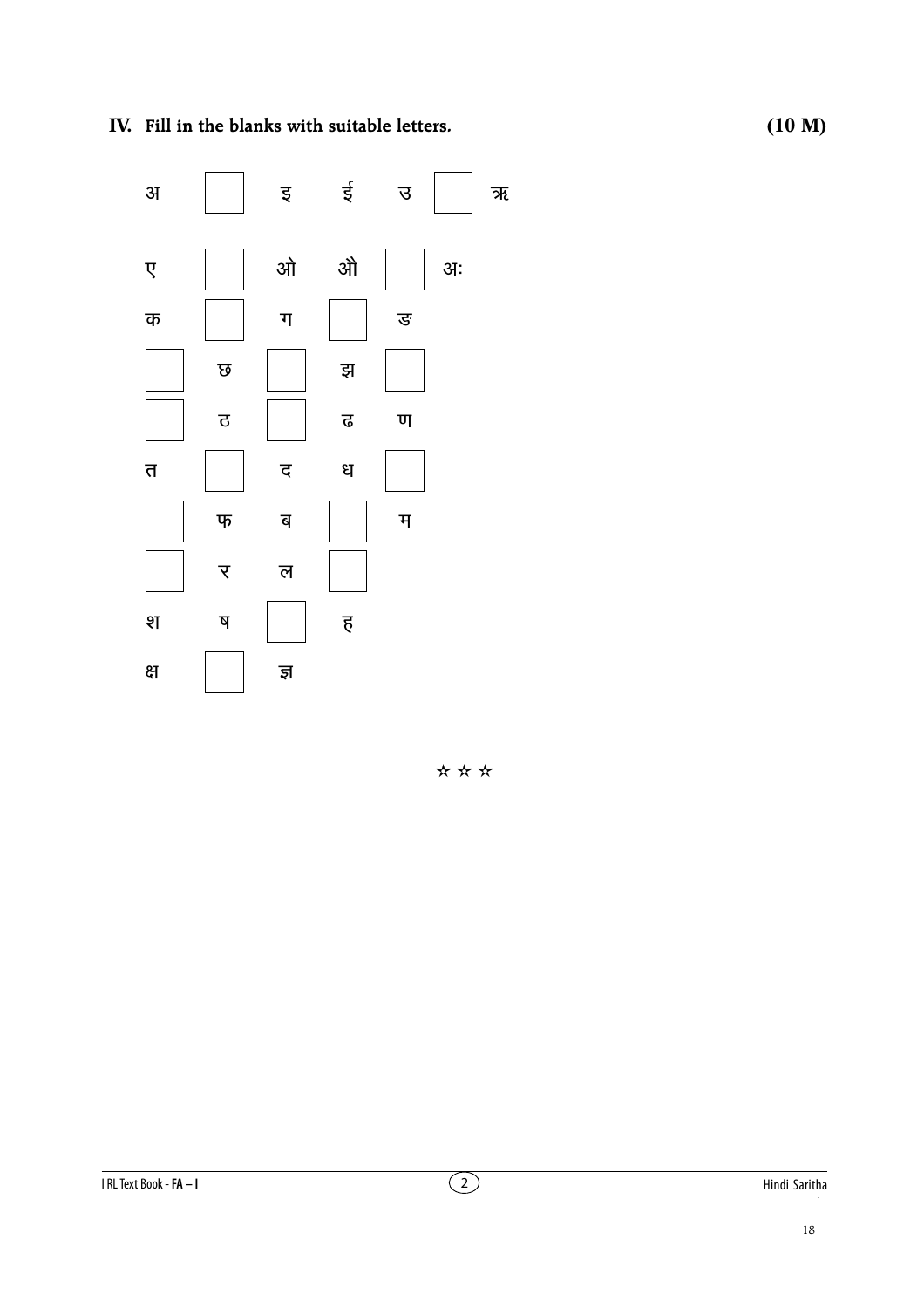

**I.** Write the following as given in the example.  $(5 \times 1 = 5)$ 

| दस | दो | आठ | चार | ত: | पाँच |
|----|----|----|-----|----|------|
| 10 |    |    |     |    |      |

**II.** Count and write the number of given pictures.  $(5 \times 1 = 5)$ 

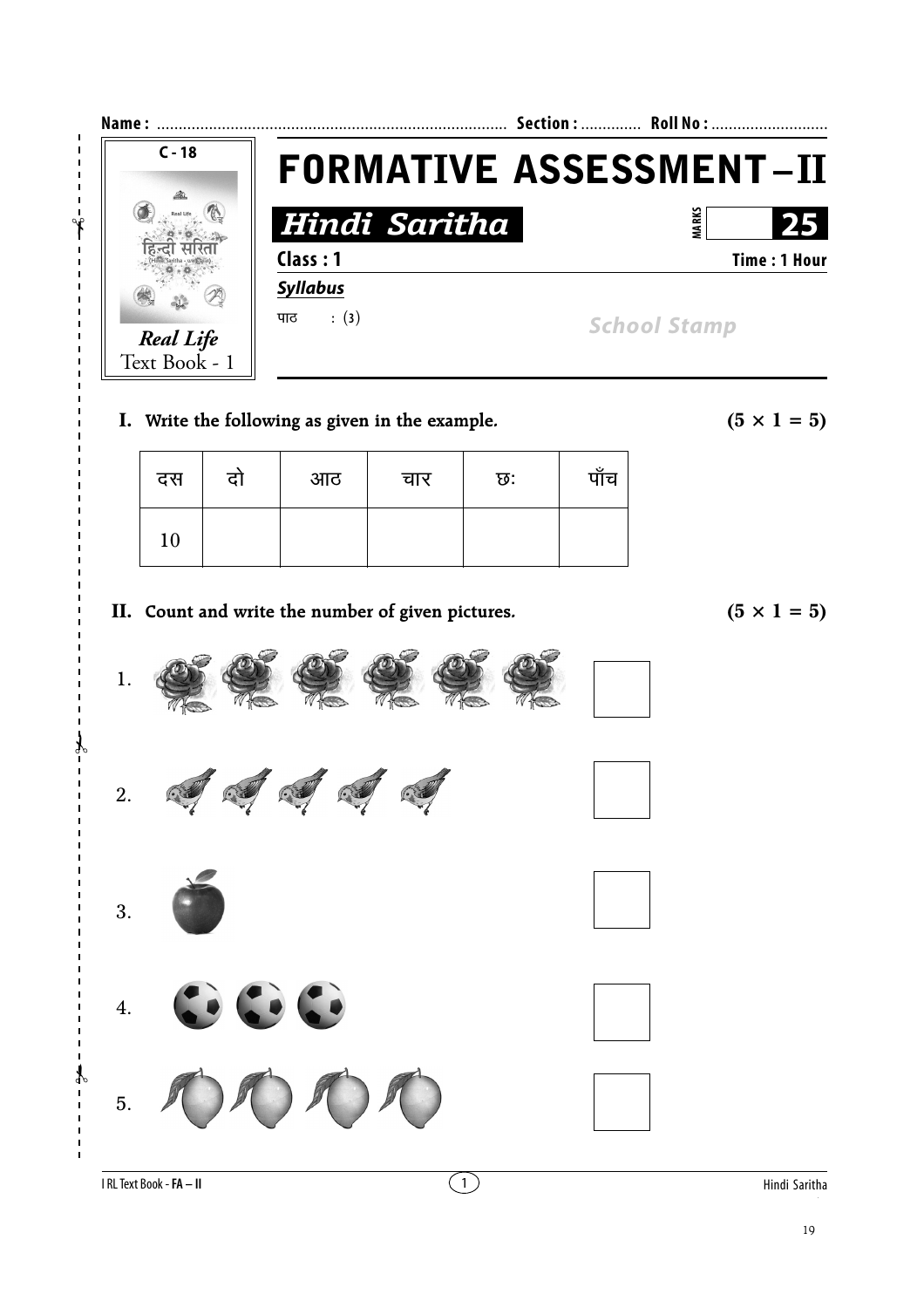**III.** Match the following.  $(5 \times 1 = 5)$ 

- $1.$  एक  $3$
- $2. \t{5}: \t{7}$
- $3. \hat{ }$ नौ $6$
- $4.$  तीन  $8$
- $5.$  आठ  $1$

## **IV.** Write the English names for the following.  $(10 \times 1 = 10)$



✫ ✫ ✫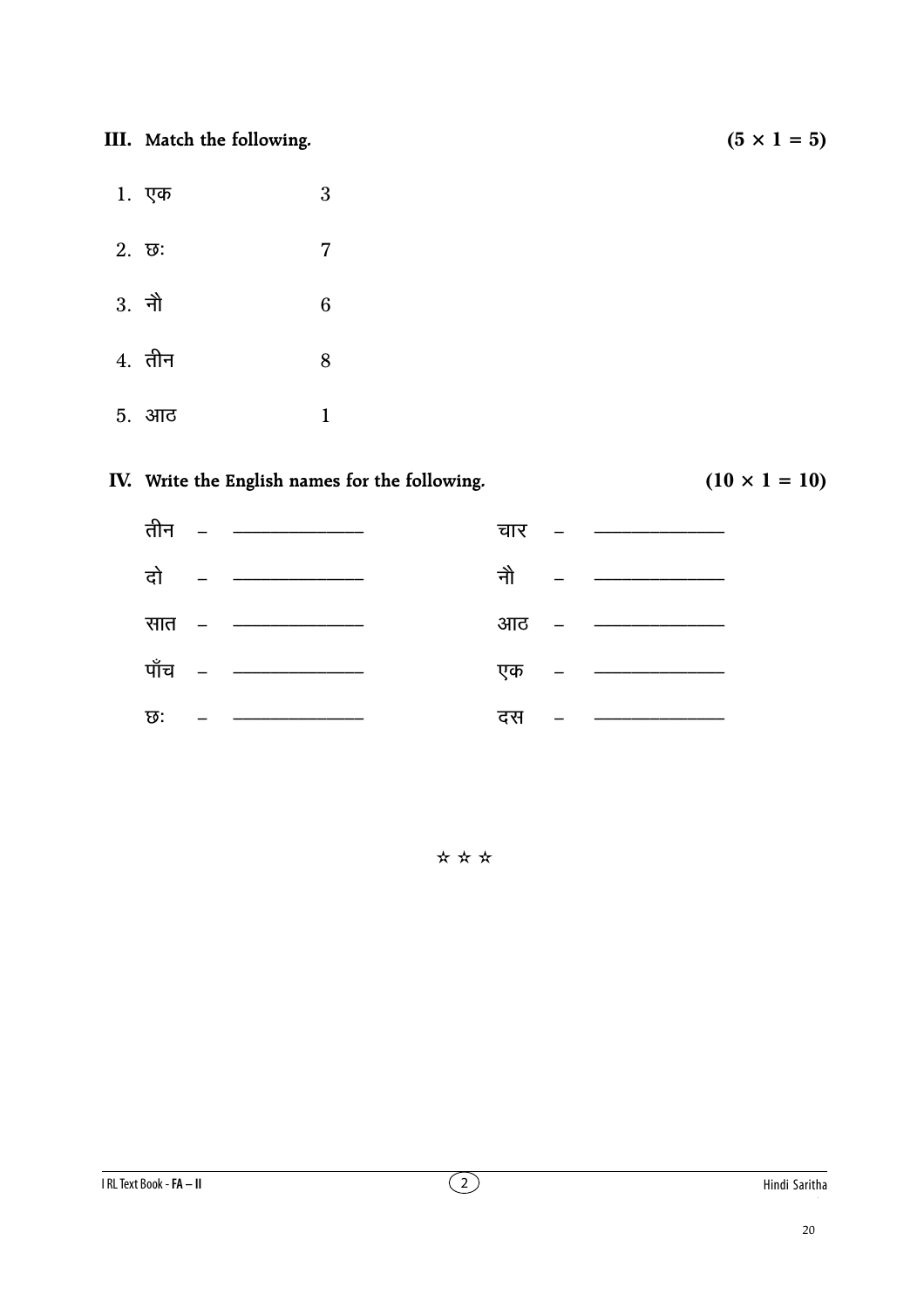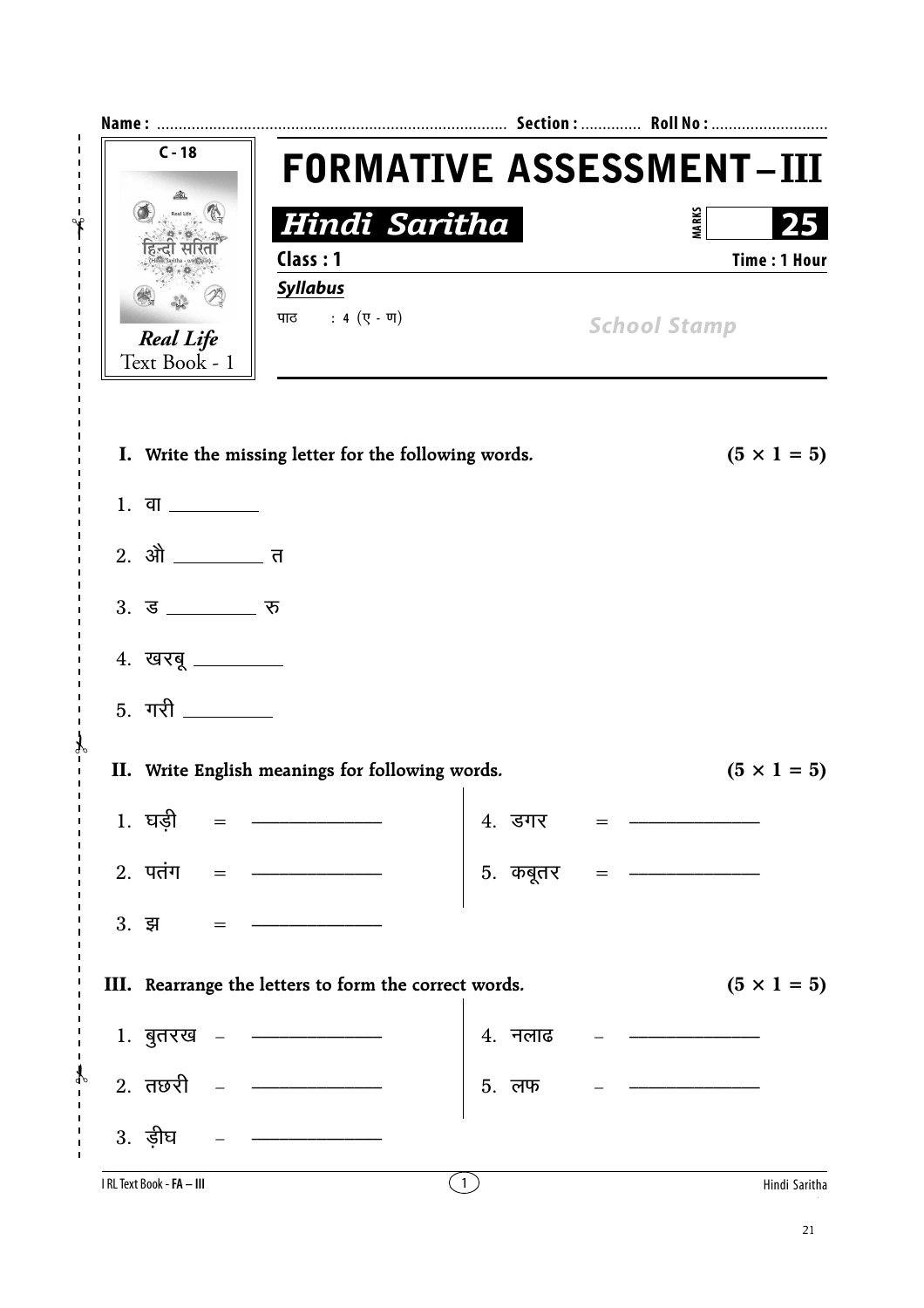## IV. Write the names of the following pictures in Hindi.











V. Match the following.

- 1. ढक्कन
- 2. इंडा b) Stream
- 3. झरना c) Rabbit
- 4. खरगोश d) Flag
- 5. टमाटर e) Lid

 $(5 \times 1 = 5)$ 

\*\*\*

a) Tomato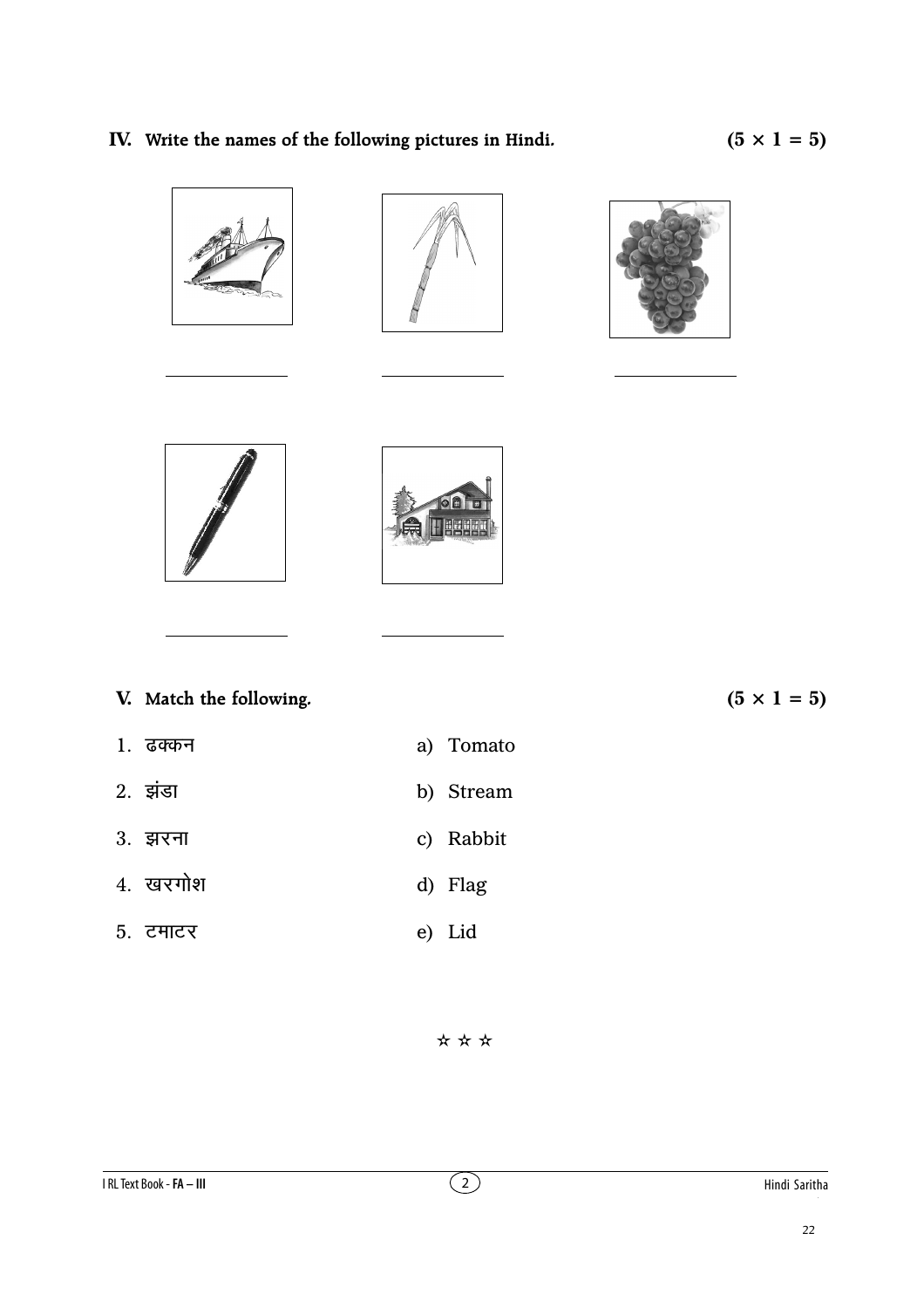